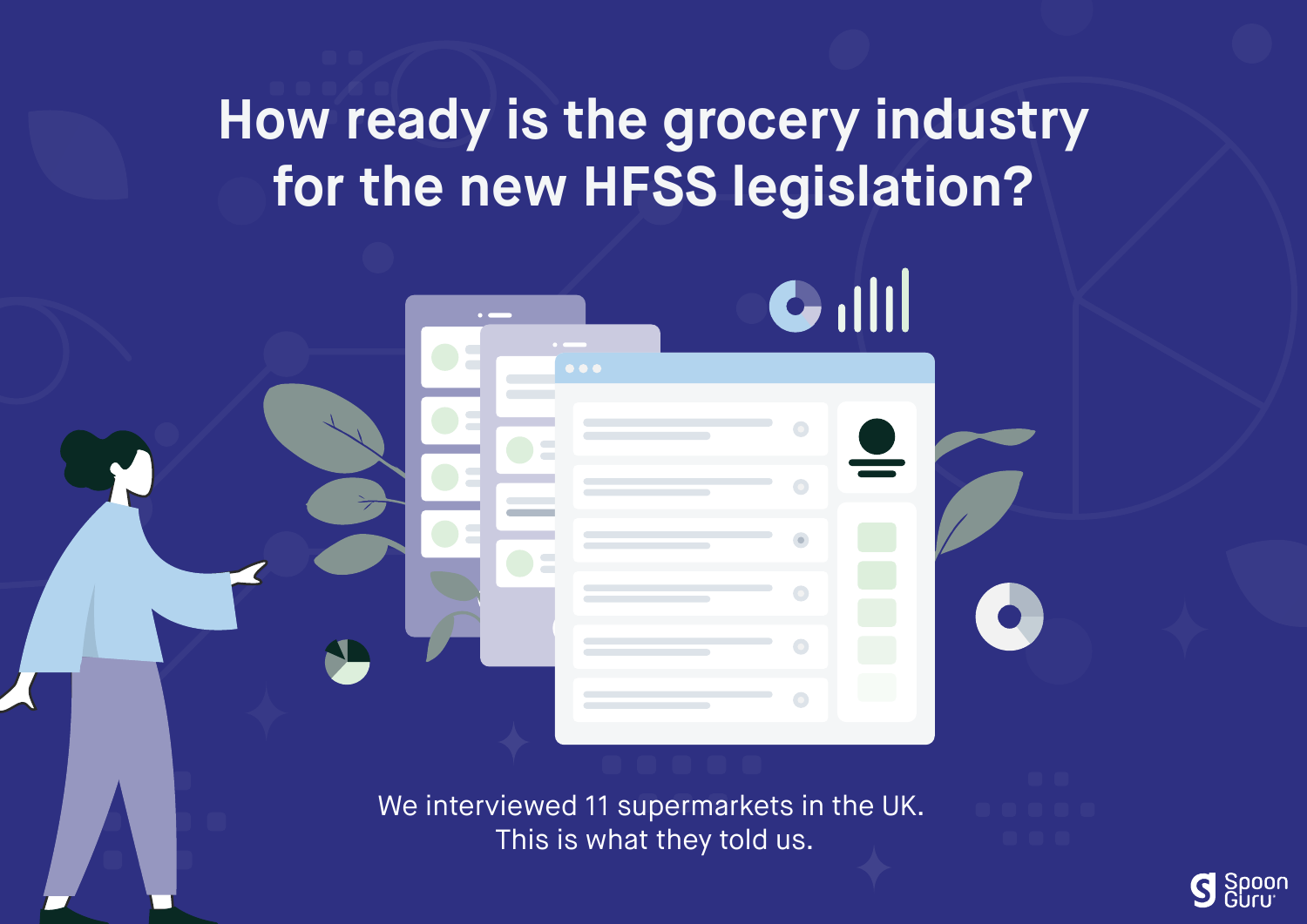# **HFSS Supermarket Readiness Report**





by 6 months or more

**Half** are somewhat unsure what the new legislation will entail, and unsurprisingly...



are **concerned about the overall**  HFSS legislation



# **100%**

of UK retailers expect to **encounter challenges**  implementing HFSS rules

*"When thinking of the new HFSS legislation, what do you anticipate the challenges to be?"*

| Keeping the product catalogue updated                 | 37% |
|-------------------------------------------------------|-----|
| Worry about breaking HFSS legislation rules           | 35% |
| Transparency on named brand formulations              | 34% |
| 30%<br>Higher expectation of corporate responsibility |     |
| 29%<br>Own label vs. national brand challenges        |     |
| 28%<br>Limited team / resourcing capacity             |     |
| 27%<br>Limited or lack of budget                      |     |
| 25%<br>Accuracy of data                               |     |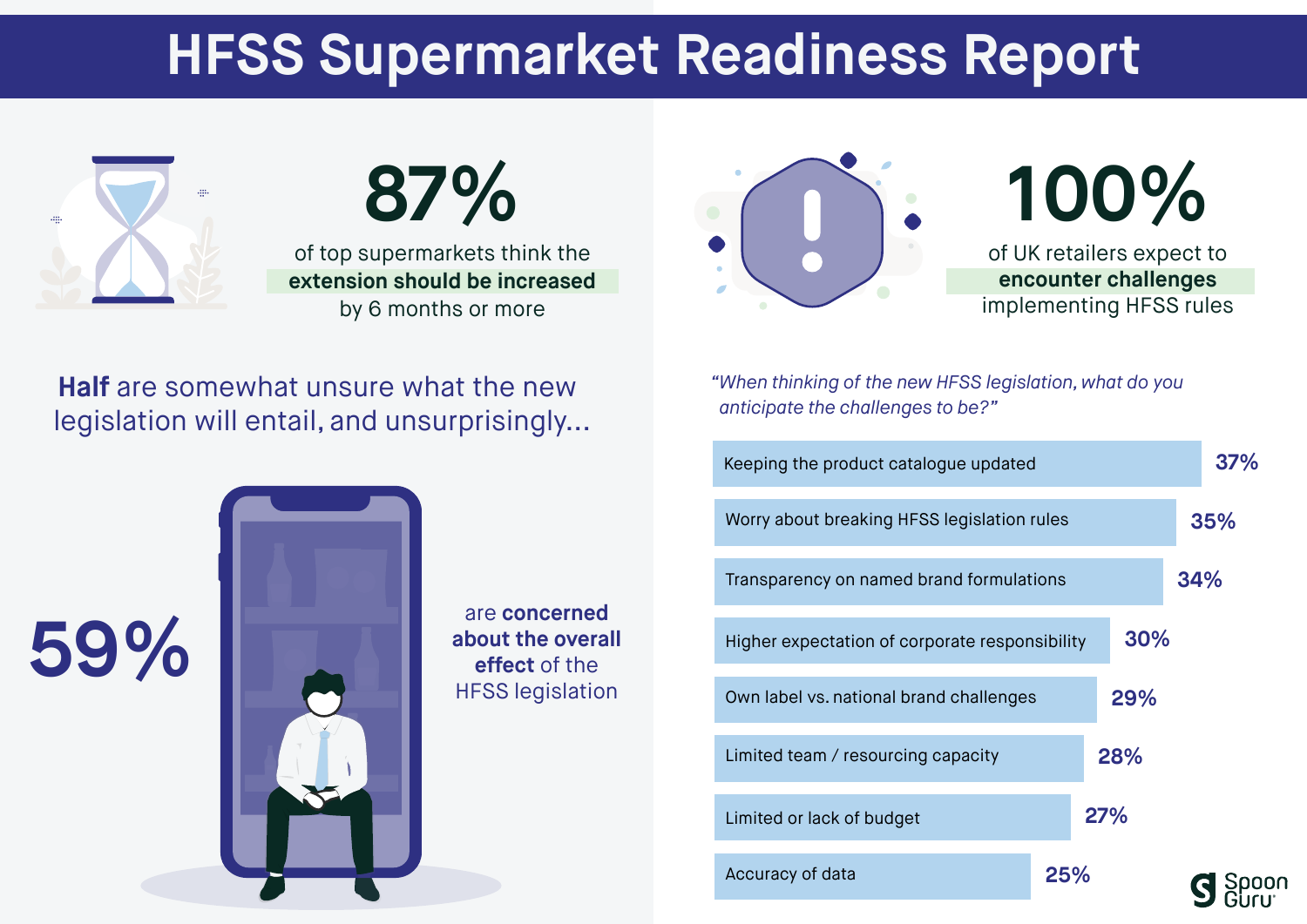# **HFSS Supermarket Readiness Report**



#### of major UK supermarkets **100%**

have already started their **HFSS planning journey** 

#### *"Where are you in the journey of planning for HFSS?"*

| Calculation / HFSS classification of products at scale                   |     |     | 38% |     |
|--------------------------------------------------------------------------|-----|-----|-----|-----|
| Promotional re-planning                                                  |     |     |     | 38% |
| Space planning or re-formulation                                         |     | 34% |     |     |
| Automate HFSS flagging process                                           |     | 33% |     |     |
| Planning i.e. online vs in store                                         |     | 31% |     |     |
| 29%<br>Product re-classification                                         |     |     |     |     |
| Technology assessment<br>28%<br>(better identification of HFSS products) |     |     |     |     |
| Data management<br>(Own Label vs Branded)                                | 27% |     |     |     |
| Governance, compliance<br>& risk assessment                              | 22% |     |     |     |



# **41%**

think **technology can help** them manage & execute HFSS processes

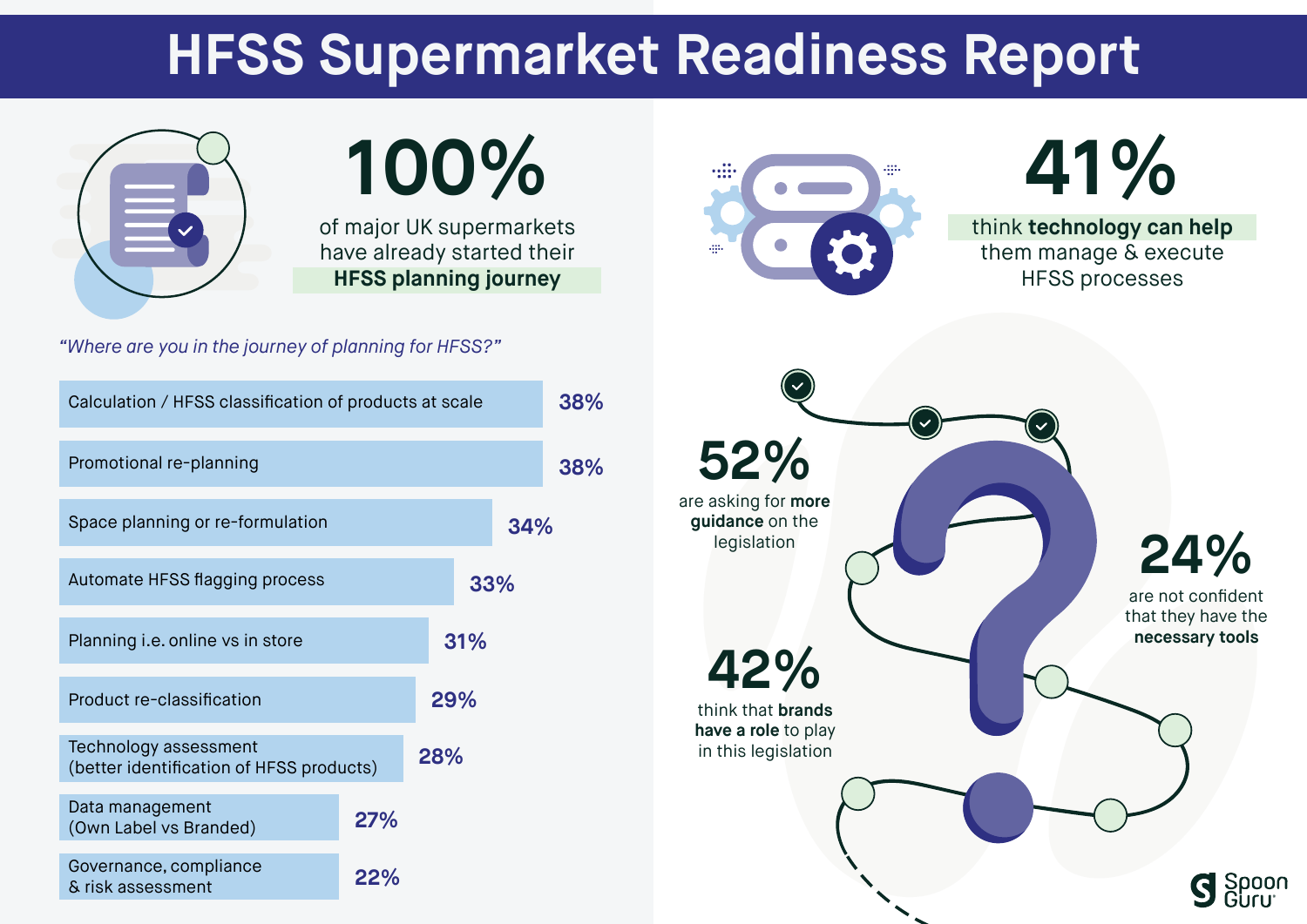### **HFSS Supermarket Readiness Report**

# **100%**

**have a wider health strategy**  planned in addition to planning for HFSS, to encourage customers into healthy eating





think **consumers will opt for healthier choices** all or some of the time

# **HFSS Index by Spoon Guru**

**Retailers:** Improve product classification & categorisation with FVN & NPM Scores

**Regulators:** 

Ensure impartial & independent HFSS scoring across all products

 **CPGs:** Quickly identify reformulation opportunities and seamlessly transfer data to retailers